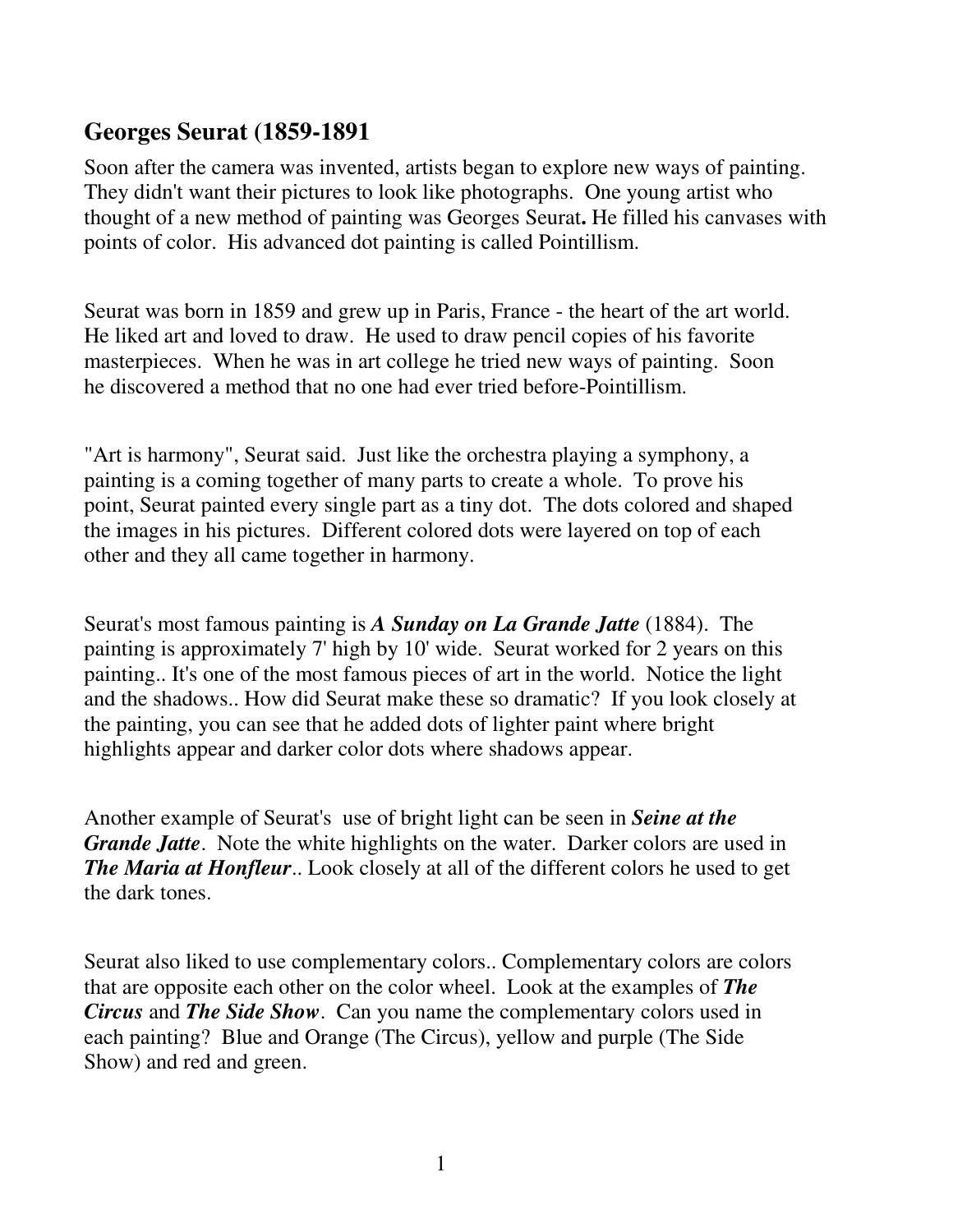# **POINTILLISM**

## **Purpose**

- To familiarize students with artist Georges Seurat's development of techniques and accomplishments.
- To explore Seurat's techniques of painting with dots and using complementary colors.
- Creating secondary colors from primary colors.
- $\Box$  To show the use of white paint to create bright highlights.

## **Teacher Provides**

**Pencils** 

## **Docent Provides**

- Prints of Seurat paintings
- paper Towels
- □ Red, blue, yellow and white Tempera paints.
- □ Color chart
- Plastic fruit (one per student)
- $Q$ -tips (6 per student)
- Paper plates for palettes
- White drawing paper 2 sheets 6" x 9" per student
- □ Colored pictures

## **Set Up**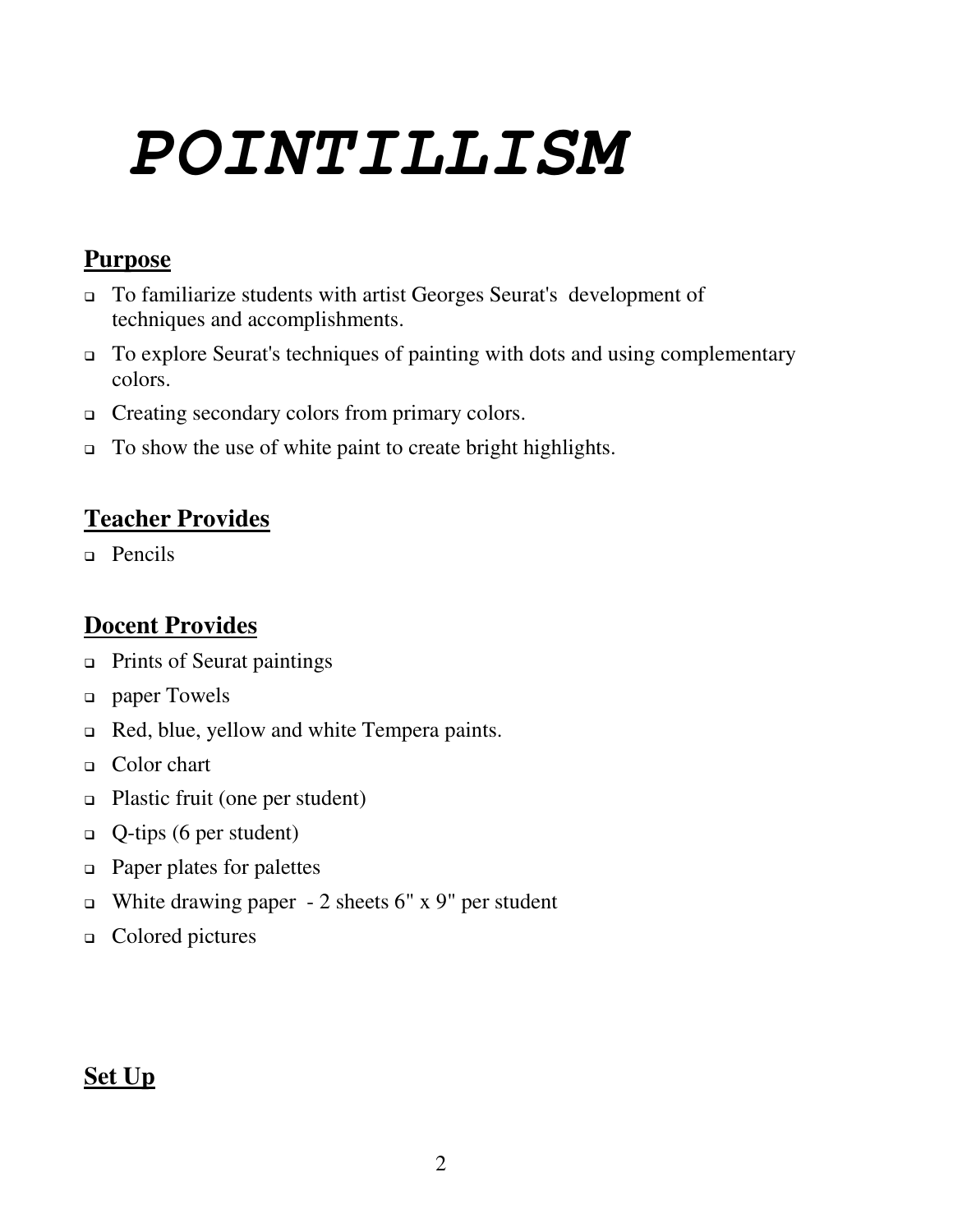#### **Pass out following**

- Two pieces of white 6" x 9" paper
- One fruit per student
- $\blacksquare$  6 Q-tips
- two paper towels
- paper plate palette with three colors

## **First Painting**

## **FRUIT - SHOW EXAMPLES OF FINISHED PROJECT.**

This exercise gives you a chance to work with a simple shape on a small scale. Filling in colors may seem slow and tedious with the Q-tip, but it gives you a chance to really control your colors, highlights and shadows.

- Place your piece of fruit on your extra sheet of white paper. Draw the shape of your fruit lightly with a pencil. Notice how the overhead light creates a shadow? Outline that shadow area in pencil.
- Fill in the color of the fruit using Seurat's technique of layered colors. For example, if you are painting an orange do not use orange paint. Instead, on your palette, mix shades of yellow and red. The darker red-oranges should be used on the shadow edge of the fruit and the lighter yellow oranges should be used on the edges that the light is shining on**. Start with the light colors and work up to the darker colors.** (quickly demonstrate to students)
- To do the shadow, use the color of the fruit that is reflected onto the white paper and layer shades of the complementary colors, in this case blue, on top of the fruit color. Notice that the shadow will be darkest right under the edge of the fruit and it will get lighter as the shadow gets further away from the fruit.
- Don't forget to put some of your shadow color along the shadow edge of the fruit. This will help give it the appearance that it is round.
- Use white for the highlights (you may want to mix a bit of the fruit color into the white to soften it). Paint these where you see your strongest source of light reflecting off the fruit.